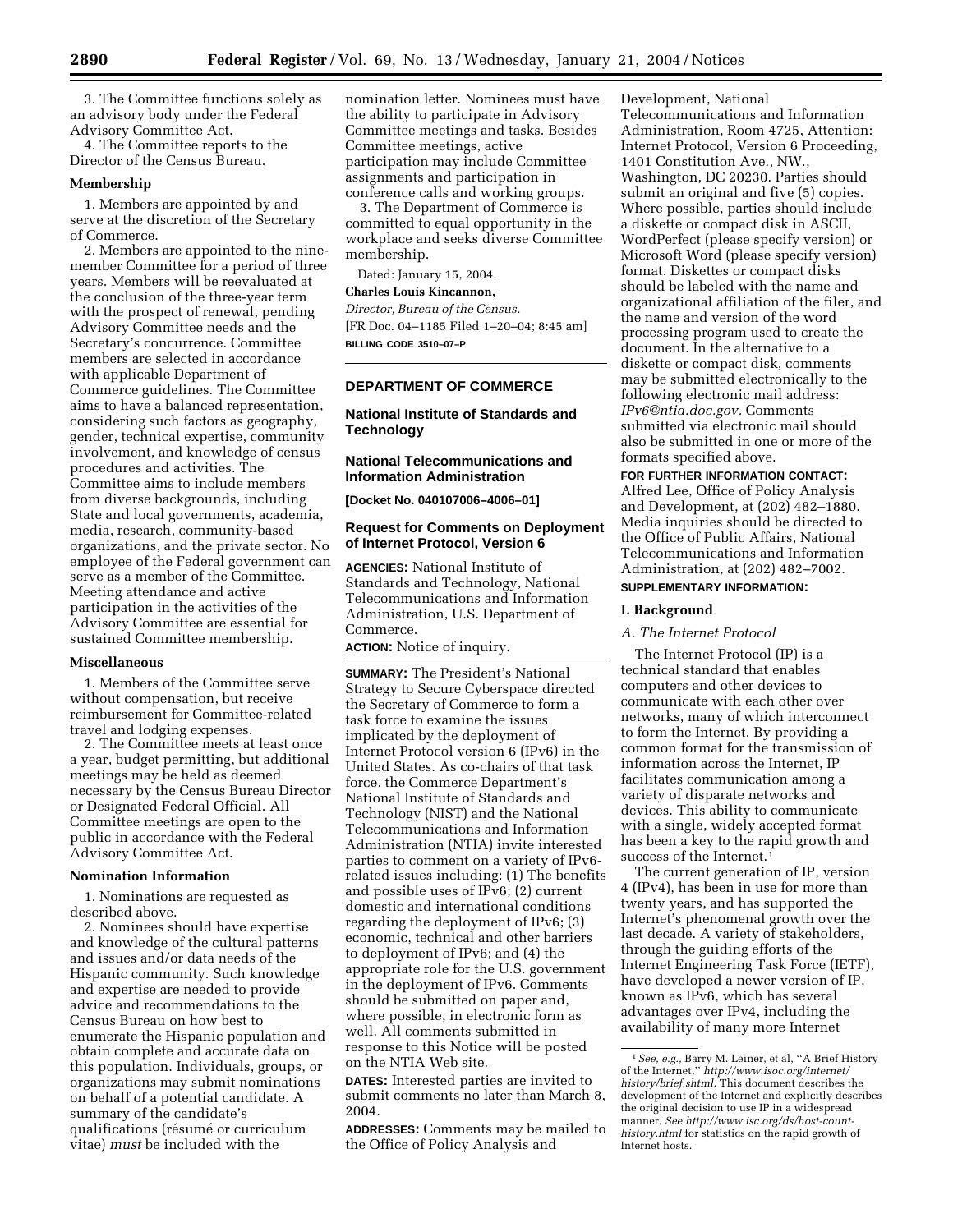addresses and additional user features and applications.2 IPv6 has also been designed to provide other features and capabilities such as improved support for hierarchical addressing, a simplified header format, improved support for options and extensions, additional autoconfiguration and reconfiguration features, and native security features.3

### *B. Commerce Department Task Force*

In light of the potential benefits of IPv6, especially the security implications, the President's National Strategy to Secure Cyberspace directed the Secretary of Commerce to:

[F]orm a task force to examine the issues related to IPv6, including the appropriate role of government, international interoperability, security in transition, and costs and benefits. The task force will solicit input from potentially impacted industry segments.4

In response, the Commerce Department formed a task force to study IPv6 and to prepare a report of its findings and recommendations. The task force is co-chaired by the Administrator of the National Telecommunications and Information Administration (NTIA) and the Director of the National Institute of Standards and Technology (NIST) and consists of staff from these two agencies. The task force will operate in consultation with the Department of Homeland Security and with other federal offices and agencies, as appropriate.

The task force is in the process of gathering information from a variety of

3For the purposes of this Notice, IPv6 can be defined with reference to IETF Request for Comments (RFCs) that contain the relevant standards. *See http://www.ietf.org* for updated information on this matter. Within the IETF, the IP Next Generation (IPng) Working Group developed IPv6, including the ''core'' draft standards approved in August 1998 (*i.e.,* RFCs 2460, 2461, 2462, 2463). To date, more than 70 RFCs comprise the suite of IETF documents that define IPv6. While the IETF continues to standardize IPv6, and a wide range of related efforts are being undertaken by other organizations (*e.g.,* the IPv6 Forum), the essential features of IPv6 appear to be well established and manufacturers already have a range of IPv6 compatible products available in the marketplace.

4The National Strategy to Secure Cyberspace, A/ R 2–3, at 30 (Feb. 2003), *http:// www.whitehouse.gov/pcipb/*

sources, including this request for comment, survey research, and a public roundtable meeting to be held in the first half of 2004. Prior to the public meeting, the task force intends to release an interim report, which will be discussed at the meeting.

#### *C. Request for Comment*

By issuing this request for comment, the task force wants to develop a record on the following broad questions, which are set forth in greater detail below: (1) What are the potential uses and benefits of IPv6; (2) what are the costs associated with deploying IPv6; (3) what are the current and projected penetration rates of IPv6; and (4) what is the appropriate role for the U.S. government in the deployment of IPv6?

In answering the questions posed in this request for comment, we urge commenters to provide specific, empirical data and underlying assumptions whenever possible. We also request commenters to supply us with any technical reports or economic analyses that they cite to or rely on in their comments. We further ask commenters, where appropriate, to address how their responses vary, if at all, among different customer markets for communications services and products (*e.g.,* small and medium enterprises, large enterprises, academia, civilian government, military, individual users, and any other relevant segments).

#### **II. Potential Benefits and Uses of IPv6**

We seek comment on the potential benefits and uses of IPv6. As described below, some of the potential benefits commonly associated with IPv6 include a significant increase in the number of available Internet addresses, a proliferation of new applications building on peer-to-peer communications, and improved security. We request comment on these and other possible benefits related to widespread adoption of IPv6. We request comment on the benefits accruing to both end users and system providers.

#### *A. Increased Address Space*

One of the most commonly cited benefits of IPv6 is the vastly expanded number of individual addresses that IPv6 will enable. IPv4 uses a 32-bit IP address scheme that allows more than 4 billion individual addresses to be identified on the Internet. With the explosive growth rate of Internet users and new applications over the last decade, concerns have been raised that the currently defined IPv4 address space may not be sufficient to meet the needs

of the growing Internet user base.<sup>5</sup> By expanding the existing IP address field to 128 bits, IPv6 offers a vast pool (3.4 x 10 38) of assignable Internet addresses. As a result, IPv6 can enable an enormous number of new nodes and users to be connected to the Internet using their own unique Internet addresses.

The task force requests comment on the adequacy of IPv4 address space. Specifically, we seek estimates (and underlying assumptions) of how many IPv4 addresses have been allocated, how many are still available, and how long the remaining addresses will be sufficient to meet the needs of users in the United States, as well as users in other countries around the world.<sup>6</sup> We recognize that, because a large portion of the available IPv4 addresses have been allocated to North America, concerns regarding address availability may differ depending on the commenter's perspective. We therefore ask commenters to discuss how the purported limitations on IPv4 addresses will affect different geographic regions (*e.g.,* North America, Europe, Asia) and customer markets (*e.g.,* private sector, government, academia).

The task force also seeks comment on the potential uses for this greatly expanded pool of addresses. What new products, services, features, applications and other uses are likely to result from the additional addresses offered by IPv6? To the extent possible, commenters should provide estimates and underlying assumptions of the economic impact of these new uses and should identify which market segments will be affected by these uses.

The task force understands that the use of Network Address Translation devices (NATs) and the adoption of address conservation practices, such as

6*See, e.g.*, Geoff Huston, ''IPv4 Address Lifetime Expectancy—2003 *http://www.apnic.net/ community/presentations/docs/ietf/200307/v4 lifetime-20030715.ppt.*

 $\sqrt[2]{2}$  Background information concerning the history of the Internet can be found at *http://www.isoc.org/ internet/history/.* IETF efforts to transition from IPv4 to a successor protocol standard are described in S. Bradner, ''The Recommendation for the IP Next Generation Protocol'', RFC 1752 (Jan. 1995), *http://www.ietf.org/rfc/rfc1752.txt?number=1752.* Because of the vast amount of widely available resources that provide information on IPv6 and related topics, only representative citations are contained herein for the purpose of facilitating responses to this Notice. Commenters are requested to cite, as appropriate, specific references in support of comments submitted.

*cyberspace*\_*strategy.pdf.*

<sup>5</sup> IETF RFC 1752 (*see* note 2, *supra*) estimates that IPv4 address space will be exhausted ''between 2005 and 2011'' and notes relevant assumptions underlying this estimate, which was made in 1993. While estimated dates for potential exhaustion of the IPv4 address space vary widely, a calculation made more recently by Christian Huitema purports to confirm the RFC 1752 timeframe projection. In his view, ''we are again facing a crisis. We must either deploy IPv6 or risk a strange evolution of the Internet toward a set of disconnected networks. Christian Huitema, *Routing in the Internet* 366 (2d ed. 2000). Information relating to allocation of IPv4 and IPv6 addresses is provided by the American Registry for Internet Numbers (ARIN). *See, e.g. http://www.arin.net/announcements/ 20031027*\_*ipv4.html. See also Mark McFadden and Tony Holmes,* ''Report of the Ad Hoc Group on Numbering and Addressing'' (Mar. 2001), *http:// www.icann.org/committees/adhoc/mcfaddenholmes-report-08mar01.htm.*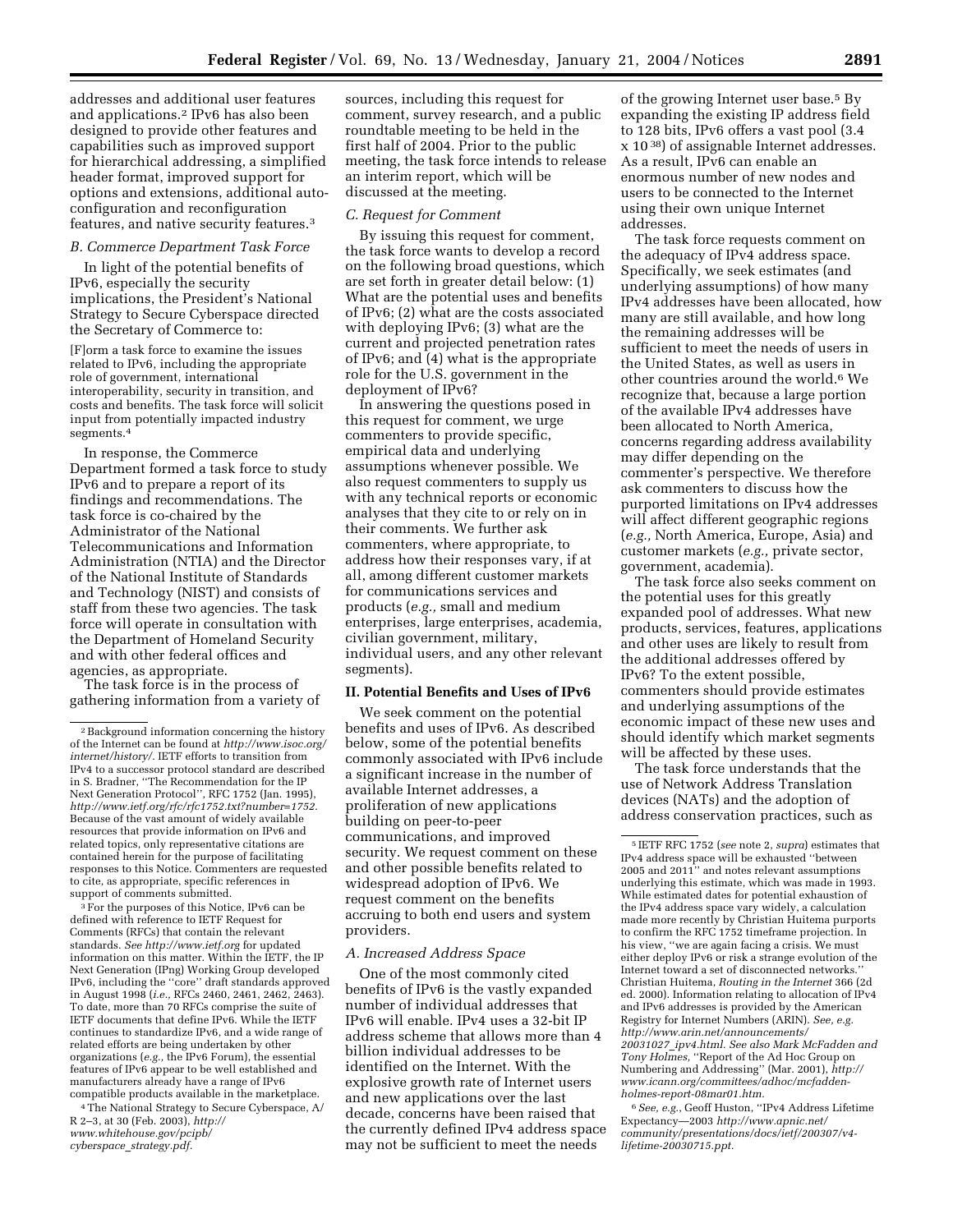Classless Inter-Domain Routing (CIDR), have slowed the consumption of available IPv4 addresses. We seek comment on the accuracy of this understanding. While the adoption of NATs over the last decade has apparently slowed the consumption of IPv4 addresses, we understand that NATs have contributed to the development of separate, privately addressed networks that are interconnected with the public Internet. Because NATs act as gateways between the public Internet and users with private network addresses, each NAT device could potentially represent a single point of failure for traffic moving between a privately addressed network and the public Internet. We seek comment on the effects that NATs (as well as CIDR and other address conservation strategies) may have on network performance and network reliability.

### *B. Purported Security Improvements*

The task force seeks comment on the ability of IPv6 to improve the security of information transmitted over IP networks. In general, we ask commenters to address any characteristics of IPv6 that directly or indirectly enhance network security compared to IPv4. Conversely, we also seek comments on any features of IPv6 that may degrade network security compared to IPv4.

We also seek specific comment on Internet Protocol Security Architecture, or IPsec, as it relates to an examination of the relative merits of IPv4 and IPv6. IPsec is a data security specification that is designed to protect the integrity and confidentiality of data traffic carried over the Internet.7 We understand that while IPsec in IPv4 is functionally equivalent to that available in IPv6, IPsec support is optional in IPv4 networks. Because IPsec is a standard feature of IPv6, will IPsec be easier to use with IPv6 than with IPv4 and, therefore, more widely used? If IPv6 adoption leads to the elimination of NAT devices on the Internet, is it more likely that IPsec will work better as a widely used, end-to-end security mechanism? Are there critical IPsec

implementation issues that are independent of the version of IP employed? To what extent will a successful IPsec implementation depend on the development of workable trust models that deal adequately with issues such as public-key management and the adoption of effective security policies? The task force requests comment on these and any other issues involving IPsec, relevant to the growth of IPv6.

We understand that IPsec also permits address authentication, thereby assuring the recipient that a particular message is actually coming from the purported addressor. We seek comment on whether this feature could potentially deter ''spoofing'' attacks or could facilitate tracing of undesirable messages.8 Specifically, interested parties should explain how implementation of IPv6 or IPsec will accomplish those ends. As noted, moreover, IPsec is also available in IPv4. To what extent would deployment of IPv6 further national security and law enforcement interests over and above the security features and capabilities available via IPv4? The task force also understands that persons sending messages via the Internet can attempt to conceal their identities and addresses by, for example, operating through anonymous servers and relays operating at multiple protocol layers (*e.g.*, NATs, mailrelays, proxies). Assuming that ''network traceability'' is an important objective in cyber security, to what extent would adoption of IPv6 improve the ability of network operators and law enforcement officials to identify accurately the true source of malicious or illegal network activity?

### *C. End User Applications*

Apart from its expanded addressing capabilities and purported security improvements, we understand that IPv6 has also been designed to address other important user needs, including reducing network management burdens, simplifying mobile Internet access, and meeting quality of service needs. We ask commenters to explain whether and how IPv6 accomplishes these and other functions in a manner superior to IPv4. We also request that commenters explain the importance or value of the improved capabilities afforded by IPv6. To the extent possible, we ask that commenters provide examples of how these improved capabilities of IPv6

could benefit current users of IPv4 (*e.g.*, cost savings, time savings).

One potential benefit of IPv6 is that its increased address space may further an original vision of the Internet. The task force understands that the Internet address space was originally designed to be a unified open scheme, connecting all users and nodes (each with its own unique address), as defined by the IPv4 addressing convention. A central idea was to allow users to communicate and run applications (*e.g.*, Voice over IP (VoIP), gaming, or file exchange) with each other, across the Internet, on a peer-to-peer basis. Interested parties are encouraged to comment on the desirability and potential effort required to return the Internet to a unified open scheme as originally designed.

As noted above, the use of NATs has contributed to the development of separate, privately addressed networks that are interconnected with the public Internet. At the same time, various other devices are apparently being deployed throughout the Internet to increase network functionality. Such devices, often referred to as ''middleboxes,'' appear to be proliferating in response to demand for capabilities that may include not only network address translation, but also firewall protection, intrusion detection systems, and other features.9 There is some concern that use of NATs and other middleboxes may block or inhibit the growth of peerto-peer applications. Some observers assert that deployment of IPv6, by vastly increasing the available address space, will eliminate the need for NATs in particular, which, in turn, could lead to a proliferation of new peer-to-peer applications. On the other hand, NATs and other middleboxes may persist in an IPv6 environment because they may be useful for other reasons, including affording users some protection from hackers launching attacks across the public Internet. We request comment on these and any other issues involving NATs (or their equivalents) and middleboxes, related to the growth of IPv6.

<sup>7</sup>*See, e.g.*, Pete Loshin, ''Securing the Internet with IPsec (Internet Security Architecture),'' *Earthweb* (Sept. 9, 1999), *http:// itmanagement.earthweb.com/erp/article.php/ 615921.* This article provides background information on IPsec and its operation with IPv4 and IPv6. The task force notes that IPsec is only one method of protecting the security of private communications. Interested parties are encouraged to comment on the availability of other data security specifications and their effectiveness at protecting the security interests of users, providers, and government, as compared to IPsec.

<sup>8</sup> ''Spoofing'' refers to the creation of Internet packets using someone else's Internet address. *See, e.g.*, Matthew Tanase, ''IP Spoofing: An Introduction,'' *http://www.securityfocus.com/ infocus/1674.*

<sup>9</sup>*See, e.g.*, M. Lerner, *et al.*, *Middleware Networks: Concept, Design, and Deployment of Internet Infrastructure* (2000). In this document, the term ''NAT device'' refers to equipment that performs only network address translation. We use the term ''middleboxes'' in this Notice to describe a broader category of equipment, which could encompass NAT devices and other equipment that provide a variety of capabilities including, but not necessarily, network address translation. For a discussion of thee potential effects of NATs and middleboxes on end-to-end Internet connectivity, see David Margulius, ''The Threat to Universal Internet Connectivity,'' *InfoWorld*, Nov. 21, 2003, *http://www.infoworld.com/article/03/11/21/ 46FEtrouble*\_*1.html.*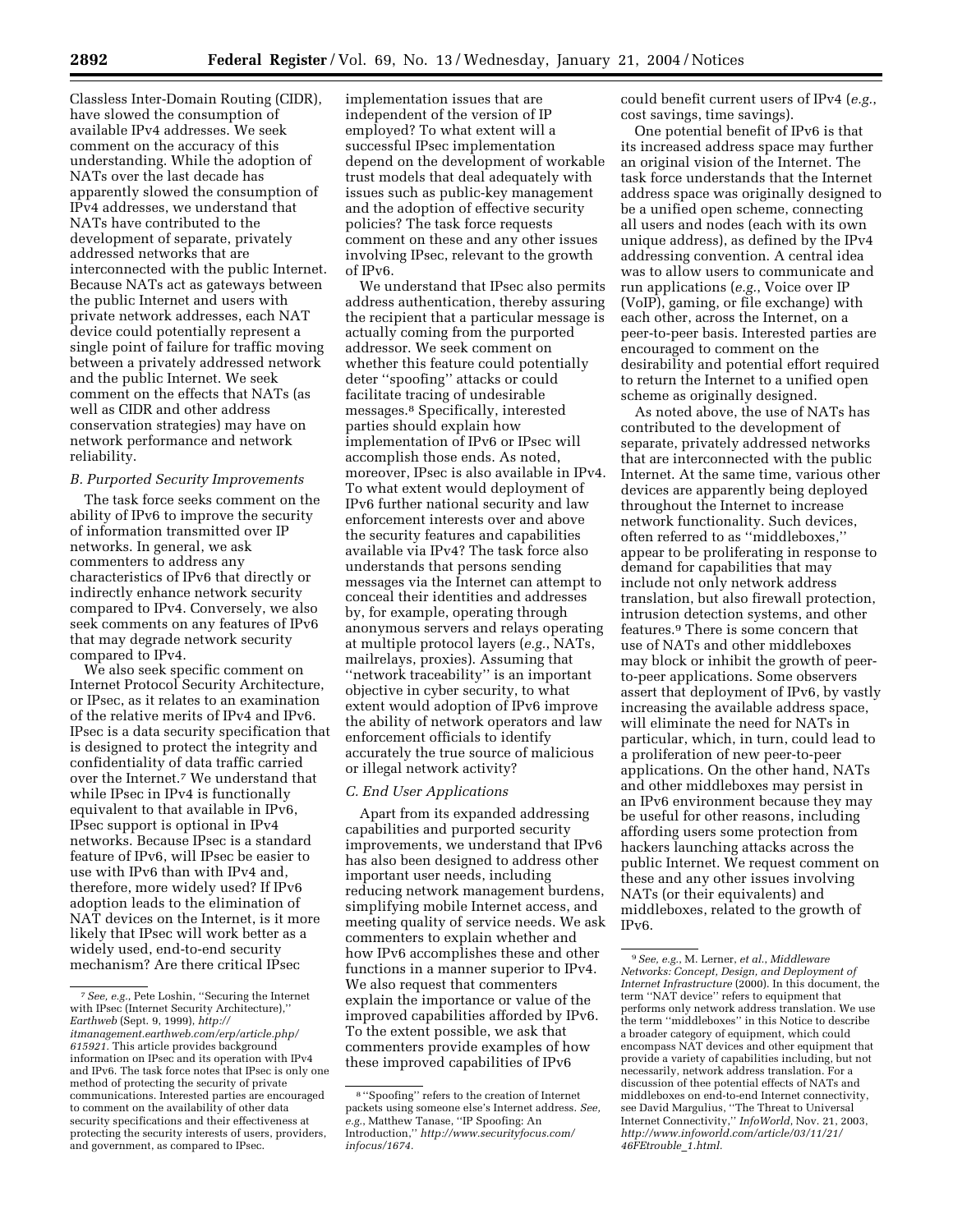Notwithstanding the criticisms of NATs, some have argued that NATs will not preclude peer-to-peer devices and applications.10 The task force requests comment on the accuracy of this assertion. Similarly, we seek comment on the effects of middleboxes on the availability and efficacy of peer-to-peer devices and applications. If NATs or middleboxes do interfere with peer-topeer interactions, can ''work arounds'' be developed for particular applications? If work arounds can be developed, to what extent will they adversely affect the performance of the associated applications? Will those work arounds scale well (*i.e.*, continue to function seamlessly and efficiently as the number of applications and users increases)? As importantly, what additional costs (in time, money, and complexity) will firms incur to develop work arounds for particular applications in order to accommodate NATs and middleboxes?

### *D. Network Evolution*

Although the task force requests comments on the potential benefits of IPv6, we understand that IPv4 networks can incorporate many of the features and capabilities commonly associated with IPv6. Thus, some observers have claimed that the increase in address space afforded by IPv6 is the only compelling reason for adopting the new protocol, not the availability of other capabilities.<sup>11</sup> The task force seeks comment on this assertion. Specifically, the task force requests comment on the ease with which each feature and capability associated with IPv6 can be implemented over IPv4 networks and whether IPv4 implementations will perform as effectively as IPv6 networks. Will IPv4 networks providing IPv6 associated features and capabilities suffer a performance penalty as compared to IPv6 networks? We request comment on whether any IPv6 feature or capability cannot be readily implemented over IPv4 networks. We

ask commenters to identify the cost of implementing such features or capabilities on IPv4 networks, as compared to the cost of implementing IPv6 alternatives? We request comment on whether any IPv6 feature or capability, or set of features or capabilities is markedly superior to its IPv4 alternative, in terms of implementation cost or relative performance, such that an IPv6 implementation would be the clearly preferred choice over IPv4.

The task force also seeks comment on whether there are any potential performance impairments associated with the adoption of IPv6. For example, would the increased size of the IPv6 header have a significant impact on voice quality in VoIP applications, which are generally sensitive to latency? If, for example, IPv6 header compression schemes are used to mitigate potential performance issues (*e.g.*, increased transmission latency), do such schemes require more router processing effort resulting in increased end-to-end latency? To be widely implemented, does IPv6 require new routing technologies (*e.g.*, new versions of BGP–4) that could result in significant end-to-end system design and operational challenges? Are there any drawbacks due to inherent limitations of the IPv6 protocol design? Are there drawbacks resulting from immature or (currently) impractical hardware and software IPv6 implementation technologies?

We understand that the deployment of IPv4 networking infrastructure continues to evolve in ways that can effectively use existing and emerging transport and transmission system infrastructures (*e.g.*, multi-protocol label switching (MPLS), asynchronous transfer mode (ATM), Frame Relay, optical, wireless, digital subscriber line (DSL), ethernet). Does IPv6 deployment depend on modifications to these underlying networks or require new transport and transmission systems to be implemented? Will IPv6 be able to utilize presently underused capabilities of transport and transmission networks to support new types of applications or to provide more efficient networking services for existing applications? We also seek comment on any spectrum management issues that might arise when IPv6-based wireless and hybrid networks are used to support mobile and fixed applications. Because IPv6 offers new capabilities, do the transport layers (*e.g.*, transmission control protocol (TCP), user data protocol (UDP)) need to be modified to support both existing and new applications? Further, we request comment on

whether and to what extent the transport layers need to be modified in order to realize the full capabilities of IPv6, including the potential for significantly improved IP network performance.

#### *E. Other Benefits and Uses*

The task force seeks comment on the range, attractiveness, and potential economic impact of new services that will emerge with the growth of IPv6. Specifically, what new service possibilities does IPv6 provide beyond those available using IPv4? We also ask commenters to identify other benefits and uses of IPv6 and to describe the potential economic and other impacts of such developments. For example, does VoIP represent the kind of application that could drive IPv6 adoption, and if so, how? Will IPv6 improve the performance of VoIP? Please identify other applications that could drive or benefit from the adoption of IPv6. Are there applications that could thrive with only a partial implementation of IPv6?

# **III. Cost of IPv6 Deployment and the Transition From IPv4 to IPv6**

The task force seeks information on the factors that may cause individuals and organizations to adopt IPv6 and, most importantly, the costs of doing so and the transitional issues presented. We encourage interested parties to provide us with specific detail, to the extent possible, on their IPv6 deployment strategies. What factors influence an organization's decision to adopt IPv6? For example, is there a certain level of IPv6-based traffic that will cause network operators or ISPs to convert their facilities to IPv6? Is there a critical point at which consumers' acquisition and use of IPv6-capable terminal equipment and applications will drive deployment of IPv6-capable infrastructure? To what extent, if at all, do these factors vary by provider (*e.g.*, network operator, ISP, equipment vendors, applications providers) and by market segment (*e.g.*, small and medium enterprises, large enterprises, academia, civilian government, military, individual users, and any other relevant segments)? As importantly, why are certain organizations choosing not to implement IPv6 at this time?

#### *A. Cost of Deploying IPv6*

The task force seeks specific data on the hardware, software, training, and other costs associated with implementation of IPv6. In responding to the questions below, we ask commenters to discuss the extent to which any of these costs may vary by market segment. They should also

<sup>10</sup>*See, e.g.*, Dan Jones, ''European IPv6 Plan Comes Under Fire,'' *Light Reading*, at 2 (Mar. 7, 2002) (citing statement of Paul Francis, inventor of the NAT).

<sup>11</sup>*See, e.g.*, Geoff Huston, ''Waiting for IP version 6'', at 9, *The ISP Column* (Jan., 2003); John Klensin, ''A Policy Look at IPv6: A Tutorial Paper,'' at 17 (Apr. 2003). *Contra* Latif Ladid and Jim Bound, ''Response by IPv6 Forum,'' *The ISP Column* (Jan. 2003). Claimed benefits of IPv6, including but not limited to resolution of IPv4 address depletion issues, are discussed in an IETF work in progress that outlines the business and technical case for IPv6. See S.King, *et al.*, ''The Case for IPv6 (Dec.1999). A wide range of potential IPv6 benefits are described in *http://www.ipv6forum.com/ navbar/papers/IPv6-an-Internet-Evolution.pdf*, which was prepared by the IPv6 Forum, a leading global proponent of IPv6 deployment.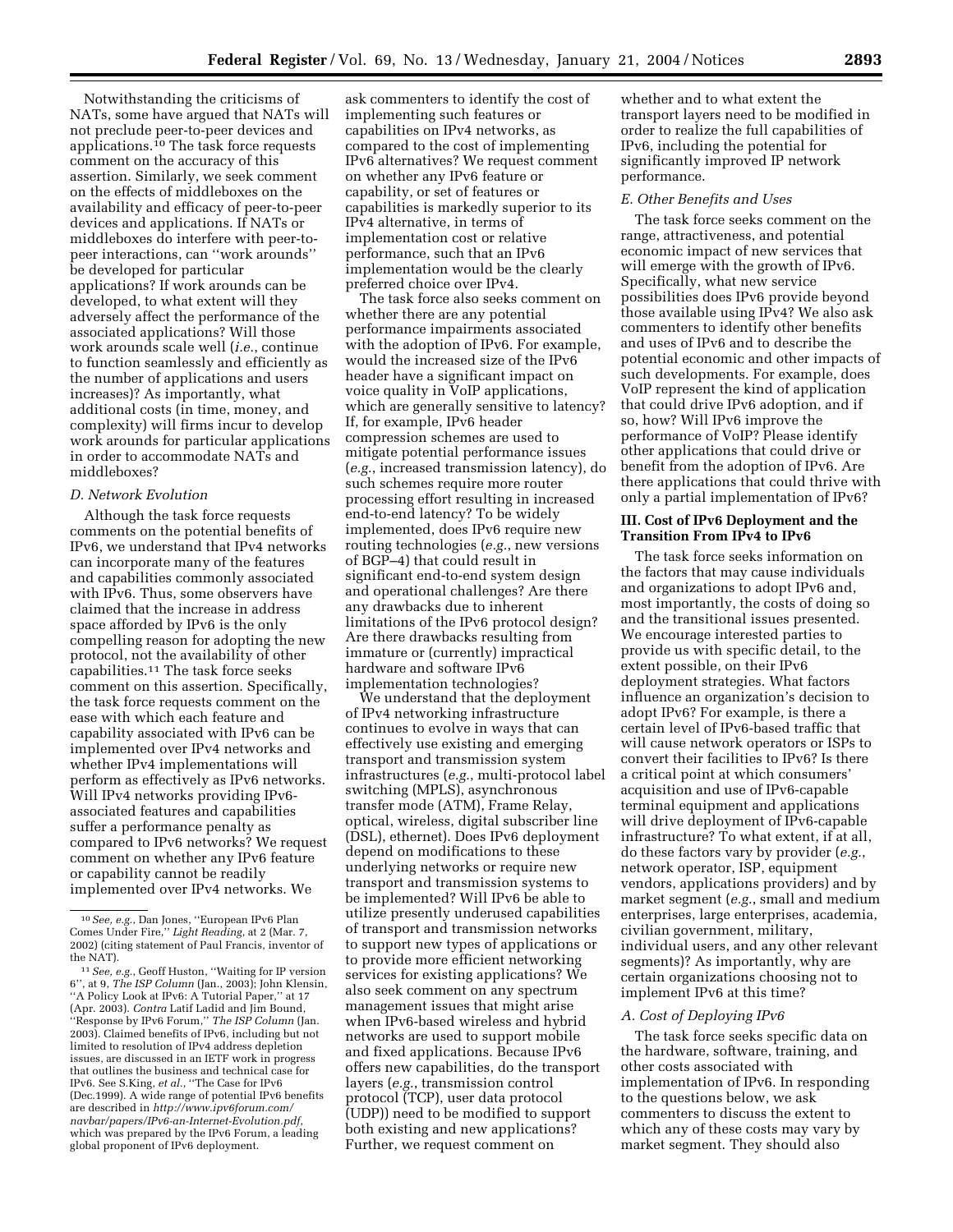discuss whether and to what extent the costs might vary depending on the nature of the IPv6 implementation (*e.g.*, a ''greenfield'' implementation versus one that overlays or replaces an embedded IPv4 base)? To what extent do the IPv6 costs vary with the size of the embedded IPv4 base? In instances where IPv6 capabilities are already deployed, what factors must be present to ''turn on'' existing IPv6 functionality?

### 1. Hardware Costs

Deploying IPv6 on a national scale will require a substantial replacement and/or upgrading of existing IPv4 equipment. The task force solicits comments on the nature and magnitude of the costs of deploying IPv6, including the likely time period over which those costs will be incurred. For example, routers, hosts, servers, and terminal equipment presumably will have to be replaced or modified in order to originate, transport, and receive IPv6 traffic. If only modifications are required, will they involve hardware changes (*e.g.*, router line cards)? What are the likely costs of those changes? What additional costs will be incurred (*e.g.*, training/retraining costs, transition testing on operational functionality and performance)? Will the premises equipment that enables broadband transmission services (*e.g.*, DSL and cable modems) need to be replaced or modified in order to carry IPv6 traffic and, if so, at what cost?

As embedded IPv4 equipment reaches the end of its useful life, users will presumably need to acquire replacements. What are the useful lives of the various categories of such equipment (*e.g.*, routers, servers, premises equipment) and how has the duration of those lives changed over time? Are there differences between the technical and economic lives of particular equipment that may have a bearing on the decision to move from IPv4 to IPv6? When the time comes to replace existing IPv4 equipment, will the relative costs be such that users will tend to purchase IPv6-capable equipment? Or will the added direct and indirect costs (*e.g.*, operating, and administrative costs) of purchasing IPv6 equipment induce users to stay with IPv4-compatible equipment and applications? Will manufacturers continue to produce equipment and applications that can handle only IPv4 packets? What market conditions would persuade manufacturers to cease offering IPv4 equipment?

### 2. Software Costs

To what extent will the modifications to routers, hosts, servers, and terminal

equipment mentioned above involve only software changes? What is the likely magnitude of those costs? Will various applications and Internet services (*e.g.*, search engines, content delivery networks, DNS) have to be modified to make them compatible with IPv6 transmission? What are the estimated costs of those changes? Will the necessary modifications to software and applications require extensive changes in the underlying coding and, if so, at what cost? Are there differences in the useful life and cost of software, as compared to hardware, that make it likely that firms will acquire and implement IPv6 software and applications before IPv6 hardware, or vice versa?

#### 3. Training Costs

An organization's personnel will have to be trained in how to install, operate, maintain, and service IPv6 hardware and software. How much will that training cost? How do training costs compare (*e.g.*, in percentage terms) to the costs of IPv6 hardware and software? To what extent does the likely costs of training influence an organization's decision to adopt IPv6?

### 4. Other Costs

What are the opportunity costs of waiting to deploy IPv6? 12 To what extent will these costs vary by market segment (*e.g.*, small and medium enterprises, large enterprises, academia, civilian government, military, individual users, and any other relevant segments)? How will the transition path of the U.S., relative to the rest of the world, influence costs and prices of IPv6 equipment, services, and applications? For example, will costs and prices decrease over time as a function of the worldwide IPv6 installed base? Could waiting for international development and deployment of IPv6 lead to reduced R&D costs and fewer security problems for U.S. adopters? Would the U.S. benefit from lessons learned by early adaptors or will there be minimal knowledge spillovers? Conversely, will late entry into global IPv6 markets by U.S. firms have a significant long-term negative effect on market shares and economic performance? What is the impact of slow IPv6 deployment on the development of native IPv6 applications?

#### *B. Transition Costs and Considerations*

1. Migration From IPv4 to IPv6 and the Coexistence of Dual Protocols

As our nation migrates from IPv4 to IPv6, there will be a period of time during which IPv4 and IPv6 operate simultaneously. The task force seeks comment on the costs and any other issues related specifically to this migration from IPv4 to IPv6. For example, what are the costs, burdens, and potential problems of ensuring interoperability between IPv6 and IPv4 networks? What are the incremental costs resulting from operating IPv6 and IPv4 concurrently? To what extent will various interoperability solutions continue to function efficiently and effectively as traffic increases? Does the operation of dual IPv4/IPv6 equipment impose significant costs relative to IPv4 or IPV6-only equipment? To what extent do measures to ensure interoperability reduce the performance of network routers, increase routing tables, or have other adverse effects?

Many observers assume that, regardless of the pace of IPv6 deployment, there will be significant ''islands'' of IPv4 for the foreseeable future.13 There appear to be several transition mechanisms to allow interoperability among IPv4 and IPv6 hosts and networks, including dual stack, tunneling IPv6 over IPv4 networks, and IPv6-only to IPv4-only translation. What are the costs and benefits of each of these mechanisms? Is there a ''best'' or accepted approach that will provide for interoperability between islands of IPv4 and/or IPv6 and the Internet at large? What factors may determine whether and where alternative transition mechanisms will be available and applicable? Can alternative transmission mechanisms co-exist while still providing end-to-end interoperation among IPv6 and IPv4 networks? Does the embedded base of IPv4 equipment and applications function as a barrier that could isolate the U.S. from the benefits of foreign IPv6 deployments and/or testbeds?

The task force recognizes that industry groups have worked hard to ensure interoperability between IPv4 and IPv6 networks and applications. Will domestic and international market forces alone produce a level of network interoperability that maximizes overall social welfare, or will government intervention be needed to produce such

<sup>12</sup>The ''opportunity cost'' of an action or choice is the net benefits associated with the next best alternative to the course of action adopted. For a more complete discussion of opportunity cost, see Michael Parkin, *Economics* 10, 53–56 (1990).

<sup>&</sup>lt;sup>13</sup> 13 *See, e.g.*, Eric Carmés, "The Transition to IPv6'' (Internet Society Briefing #6), *http:// www.isoc.org/briefings/006/,* which describes transitional mechanisms for IPv6 and briefly discusses problems inherent with the coexistence of IPv4 and IPv6 networks.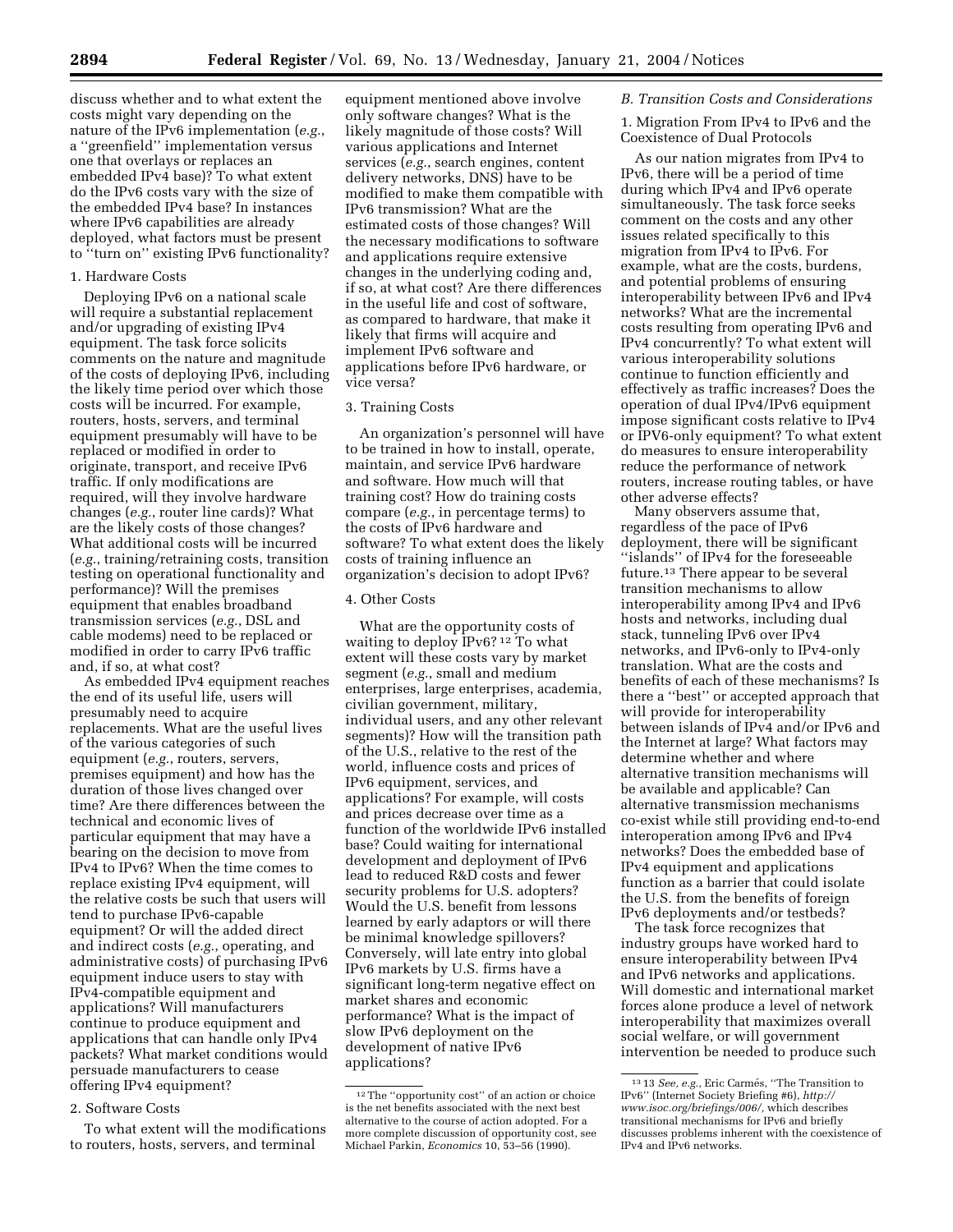an outcome? If government intervention is needed, what form should it take?

What problems, if any, may arise when existing IPv4 networks convert hardware, appliances and middleware to IPv6? Will applications that use IP services migrate easily? Are there estimates of the cost associated with these issues? On the other hand, implementation of IPv6 (as distinct from gains anticipated via the definition of the new protocol) could also yield substantial hardware and software advances. Currently, IPv4 operates on top of several protocol layers (*e.g.*, MPLS, ATM, frame relay, ethernet and wireless). Commenters are requested to explain how the technical requirements for these protocol layers and dependencies of protocol layers supported by IPv4 (*e.g.*, UDP and TCP) may be impacted by the use of IPv6.

The task force seeks comment on the adequacy of the existing set of IETF standards for IPv6. Is the current set of IETF standards for IPv6 technically complete enough to enable widespread commercial deployment of interoperable IPv6 (and IPv4/IPv6 transition mechanisms) networks, equipment and applications? Would it be helpful for the IETF standards-track RFCs to define ''mandatory'' services (*e.g.*, protocol capabilities) and ''optional'' services? What problems, if any, may arise in implementing IPv6, as embodied by the IETF standard set, in various types of equipment and software? Will the standards create undue hardship on equipment and software providers? Are additional industry or government specifications required to successfully realize the potential benefits of IPv6?

#### 2. Security in Transition

Among the IPv6-related issues that the National Strategy to Secure Cyberspace directs us to study is ''security in transition,'' the need to ensure that security interests are protected during transition from IPv4 to IPv6. To what extent would the simultaneous operation of IPv4 and IPv6 networks and applications, potentially interconnected by a set of diverse transition mechanisms, compromise efforts to safeguard the integrity and security of communications traffic, or limit government's ability to protect legitimate security and law enforcement interests?

### 3. Other Transition Concerns

Proper Internet address allocation is achieved through a network of national (*i.e.*, the American Registry for Internet Numbers (ARIN)) and international (*i.e.*, Reseaux IP Europeens Network

Coordination Centre (RIPE–NCC) and Asia Pacific Network Information Centre (APNIC)) organizations that are authorized by the Internet Corporation for Assigned Names and Numbers (ICANN) to administer numbering and addressing. Does the deployment of IPv6 create address allocation issues for any market segment? How will allocations to end users and end-user devices be affected by IPv6 deployment? Will small and mid-sized ISPs and IT firms have equitable access to the addresses they need? Are the existing national and international registries technically capable of handling administrative tasks required for IPv6 numbering and addressing? If not, identify the tasks and the costs for registries to be made capable of handling IPv6 related administrative tasks.

# **IV. Current Status of Domestic and International Deployment**

### *A. Appropriate Metrics To Measure Deployment*

Efforts to deploy IPv6 commercially are relatively recent phenomena. Notwithstanding the nascent nature of the IPv6 market, the task force seeks to develop an understanding of how the market is evolving across regions (both domestically and internationally) and among user groups (*e.g.*, government, industry, academia). What are the most appropriate metrics to gauge IPv6 deployment? Is the quantity of equipment purchased, the number of routers acquired, the number of addresses assigned, the number of hosts with IPv6 operating systems, the number of available applications that are IPv6 or IPv6/IPv4 compatible, or the amount of IPv6 traffic carried sufficient to properly define the IPv6 market? Are there other metrics or some combination of metrics best suited to characterize the domestic and international penetration of IPv6?

The task force is interested in an assessment of the total domestic and international deployment of IPv6. What is the known current volume of deployed native IPv6 and IPv4 network equipment (*e.g.*, hosts, routers, switches)? To what extent does the pace and extent of IPv6 deployment vary from country to country or region to region (*e.g.*, North America vs. Europe vs. Asia)? 14 How is that equipment deployed by market segment? What is the approximate domestic and global value of all deployed IPv4 and IPv6

equipment? What is the percentage (and proportion as compared to IPv4) of known IPv6 deployments by market segment?

# *B. Private Sector and Government Deployment Efforts*

#### 1. Overall Domestic Efforts

The task force seeks specific comment on the status of IPv6 deployment efforts in the United States. First, we seek comment on the availability of IPv6 products and services. Are technology suppliers producing the necessary hardware, software, applications, training, and any other products and services in sufficient quantity to meet the demand for IPv6 in the United States? We ask commenters to identify the relevant product and service categories and to describe the breadth and depth of offerings in those categories. For example, is the market for IPv6 routers characterized by multiple suppliers offering a variety of products, or does only a single supplier produce only a limited number of products? To the extent any relevant products and services are not available or are in limited supply, we seek information about their projected availability in the future, including analysts' estimates and suppliers' business plans.

Second, the task force seeks comment on the actual deployment of IPv6 products and services in the United States. To the extent possible, we ask commenters to provide specific information on the status of IPv6 deployment across product and service categories (*e.g.*, hardware, software) and across customer segments (*e.g.*, private sector, government, academia). For example, how many enterprise network routers are currently IPv6-capable? How many public or backbone network routers are IPv6-capable? How does U.S. router deployment compare with other countries? How many ISPs are currently capable of handling IPv6 traffic? What percentage of Internet access customers receive IPv6 capable services? What proportion of end-user equipment (*e.g.*, computers, wired and wireless end-user devices, cable modems, DSL modems, printers and other peripheral equipment, and other devices) is capable of handling IPv6 packets? To the extent that such capability is only provisioned in such devices, how easy/ costly will it be for users to activate that capability? How many of the critical functions within an enterprise are IPv6 enabled (*e.g.*, DNS, wireless firewalls)?

Third, we seek comment on the projected growth of IPv6 products and services in the United States. We ask

<sup>14</sup>*See* Nokia's Chinese website for IPv6 which has compiled a list of IPv6 enabled applications. This information can be viewed at *http:// www.ipv6.com.cn/technique/applications.html.*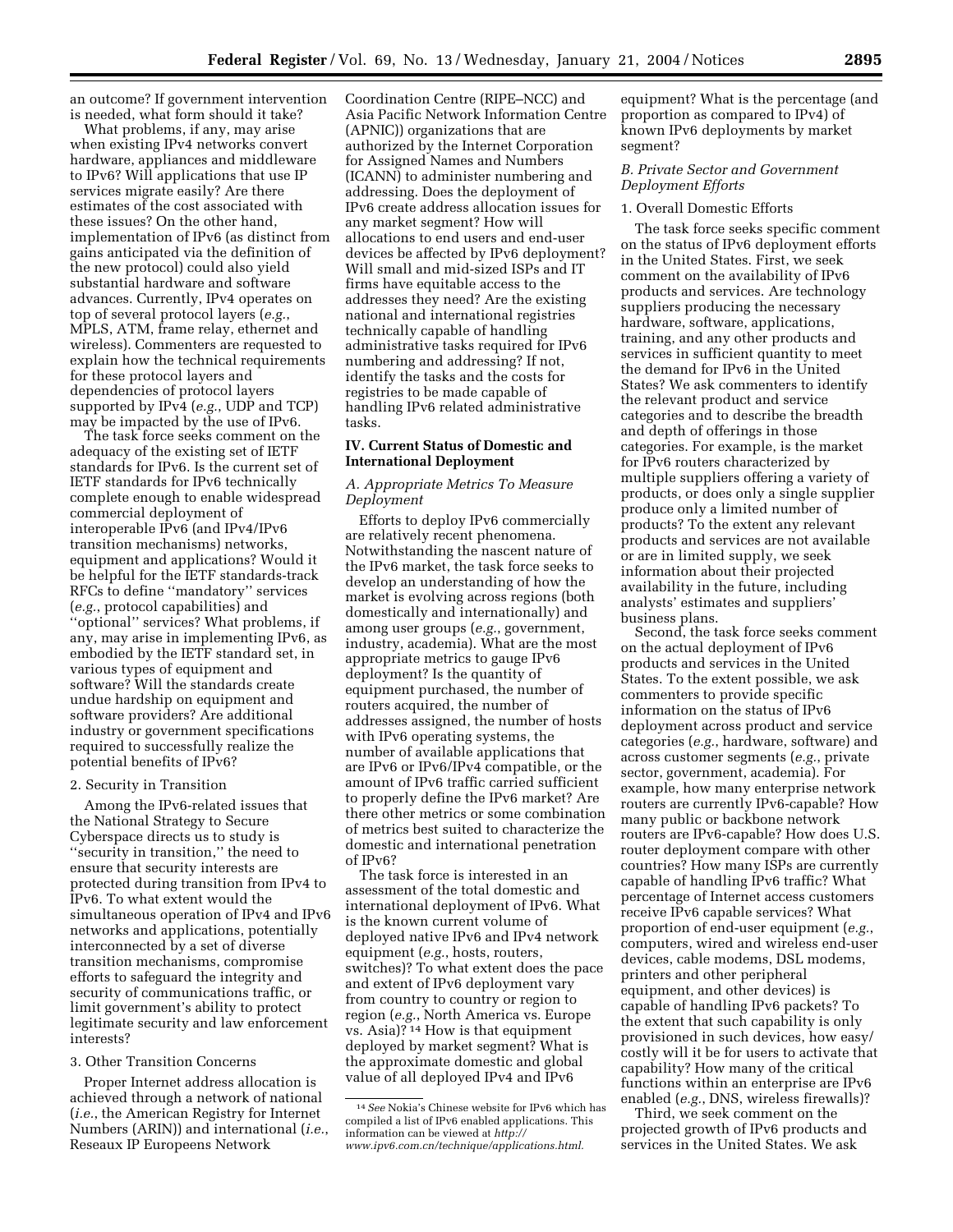commenters to provide all relevant assumptions and underlying data that support their growth projections. To the extent possible, we ask commenters to provide growth projections for specific products and services, as well as projections among customer segments.

#### 2. Domestic Government Efforts

The task force seeks comment on federal, state, and local government efforts to deploy IPv6 in the United States. For example, the Department of Defense (DoD) has announced plans to migrate its existing Global Information Grid Network to IPv6 by 2008.15 Additionally, DoD recently initiated a multivendor testbed, known as ''Moonv6,'' to examine the interoperability of IPv6 equipment, software, and services under real-world conditions. Involving more than 30 networking vendors, testing vendors, and service providers, the project purportedly will be the most substantial test of the IPv6 standard set in North America.16 We seek comment on any lessons learned to date from DoD's efforts to deploy IPv6 that could be applied to federal civilian agencies, state and local governments, academia, and the private sector. We seek similar comment on other IPv6 research efforts and testbeds, including IPv6 deployments in federal research networks (Fednets),<sup>17</sup> the Abilene backbone network,18 and any other similar efforts. We ask commenters to identify the costs of these efforts and the expected effects these activities may have on the deployment of IPv6 within the United States?

What is the current state of IPv6 deployment by other federal, state, and local government agencies? What factors have various agencies considered in deciding whether and at what pace to deploy IPv6? How do factors like

<sup>17</sup> Fednets are networks operated by the National Science Foundation, the Department of Defense, the National Aeronautics and Space Administration, and the Department of Energy. The Fednets coordinate closely to support participating agency missions and R&D requirements. *See* National Science and Technology Council, *High Performance Computing and Communications Information Technology Frontiers for a New Millenium: A Report by the Subcommittee on Computing, Information, and Communications R&D* (2000), *http://www.ccic.gov/pubs/blue00.*

<sup>18</sup>The Abilene Network is an Internet2 highperformance backbone network that enables the development of advanced Internet applications and the deployment of leading-edge network services to Internet2 universities and research labs across the country. *See* abilene.internet2.edu/about/.

geographic location, population density and/or available expertise impact the costs/benefits for state and local municipalities that are considering IPv6 deployments? How will the recent DoD requirement that all Global Information Grid assets be IPv6-capable by 2008 affect the procurement plans and decisions of other federal agencies? The task force encourages states and local governments to describe any initiatives or studies that they have undertaken regarding the deployment of IPv6. What is the current state of IPv6 deployment by state and local government agencies? What factors have various agencies considered in deciding whether and at what pace to deploy IPv6? How do factors like geographic location, population density and/or available expertise impact the costs/benefits for state and local municipalities that are considering IPv6 deployments?

### 3. International Efforts

In addition to domestic IPv6 deployments, the task force seeks comment on international efforts to deploy IPv6. For example, we understand that governments and companies in Asia have been aggressively promoting and adopting IPv6, purportedly because of the growing demand for public Internet addresses in their countries. Japan and Korea plan to have IPv6 fully deployed before the end of this decade.19 The European Union has developed substantial IPv6 plans and programs to ensure readiness and competitiveness when IPv<sub>6</sub> is widely deployed.<sup>20</sup> Additionally, we understand that other countries such as Tunisia are engaged in substantial IPv6 deployments.21

The task force requests comment on the current and projected levels of IPv6 deployment across the globe, on both a regional basis (*e.g.*, Europe, Asia, South America) and on a country specific basis, where available. To the extent possible, we ask commenters to provide such information by product category (*e.g.*, hardware, software) and by customer segment (*e.g.*, government, private sector, academia). We also ask commenters to explain how particular initiatives or programs by foreign

governments or foreign suppliers have helped (or hindered) IPv6 deployment. For example, have government commitments to reach a specific level of IPv6 deployment by a date certain helped spur deployment? Are governments devoting significant funding for IPv6 deployment efforts? Have government initiatives (of lack thereof) interfered with normal market forces and what are the consequences of those actions or inactions?

### **V. Government's Role in IPv6 Deployment**

The task force seeks to build a public record that addresses two fundamental questions: (1) Should government be involved in fostering or accelerating the deployment of IPv6; and (2) if so, what actions should government undertake? In answering these questions, we ask commenters to build upon their responses to the questions above and to provide specific, empirical evidence, where possible, to support their assertions regarding the proper role of government in IPv6 deployment.

### *A. Need for Government Involvement in IPv6 Deployment*

#### 1. Reliance on Market Forces

As a general matter, government policymakers in the United States prefer to rely on market forces for the largescale deployment of new technologies. In most cases, reliance on the market tends to produce the most efficient allocation of resources, the greatest level of innovation, and the maximum amount of societal welfare. Accordingly, we seek comment on whether market forces alone will be sufficient to drive a reasonable and timely level of IPv6 deployment in the United States. For example, given commenters' views on the current and predicted rates of IPv6 deployment, do commenters believe those rates demonstrate a sufficient uptake of IPv6 in the United States? We ask commenters to identify the specific reasons for their positions.

#### 2. Potential Market Impediments

Notwithstanding the government's general preference for relying on market forces, there may be impediments in a particular market that warrant corrective action by the government. In this section, the task force seeks comment on whether some of the more common forms of impediments are present in the market for IPv6 products and services.

### *a. Technological Interdependencies and the ''Chicken and Egg'' Problem*

The task force requests comment on whether a ''chicken and egg'' problem exists that could hinder efficient

<sup>15</sup>*See* U.S. Department of Defense, ''Internet Protocol Version 6 (IPv6), *http://www.dod.gov/ news/Jun2003/d20030609nii.pdf.*

<sup>16</sup>*See* the Moonv6 Media page at *http:// www.iol.unh.edu/moonv6/* to view a presentation that gives more detail about this particular program.

<sup>19</sup>*See, e.g.*, a 2002 presentation by Toshihiko Shimokawa entitled ''IPv6 status of Japan,'' which describes the development of IPv6 in Japan, including information on government and private sector activities. This presentation is available at *http://genkai.info/2002–1004/materials/toshi.ppt.* For information about Korea's plans with respect to IPv6, see Gene Kowprowski, ''Internet Protocol for the Future: Ipv6 Poised for Adoption,'' *TechNews World* (Jul. 30, 2003).

<sup>20</sup>*See, e.g., http://www.europa-web.de/europa/ 03euinf/39INFTEC/ecresult.htm.* 21*See http://www.ipv6net.tn/.*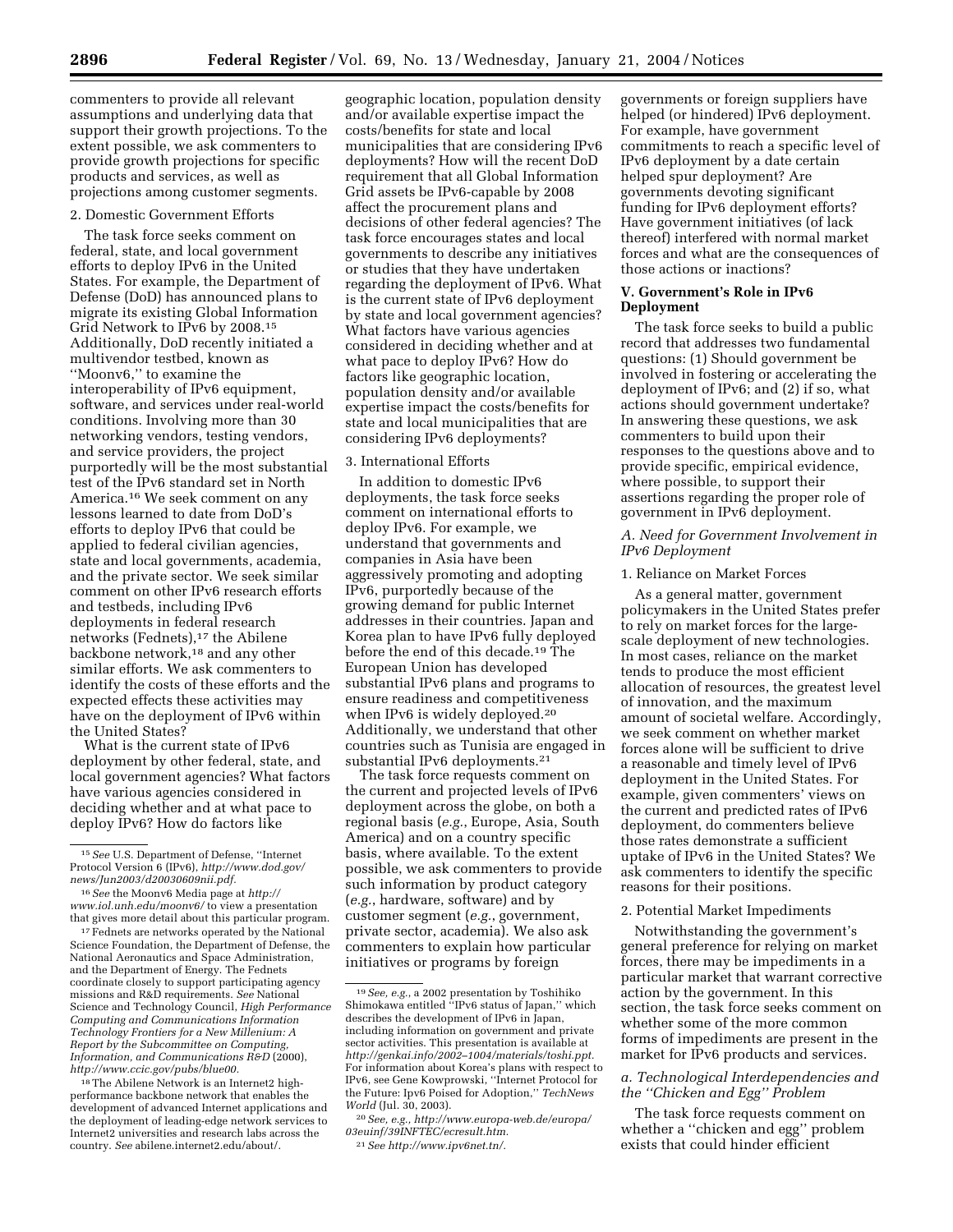deployment of IPv6 (*i.e.*, disincentives for investment in supporting infrastructure until applications are deployed, matched by disincentives for investment in applications until supporting infrastructure is in place). In the case of IPv6, firms may be reluctant to build IPv6 networks (or to install IPv6 capability in existing IPv4 networks), or to develop and market IPv6 devices, if there are no IPv6 applications that prompt consumer demand for the underlying transmission infrastructure. Similarly, Internet service providers may be reluctant to install IPv6 in the absence of sufficient IPv6 applications. Applications providers, on the other hand, may hold off until the infrastructure is in place to make those applications usable by consumers. We seek comment on whether such a ''chicken and egg'' relationship exists between IPv6 applications and supporting infrastructure, and if so, how that relationship is manifesting itself in the market for IPv6 products and services.

The ''chicken and egg'' problem seems to be most acute when the interrelated products are costly to develop and are highly interdependent (*i.e.*, the end product is a complex and capital intensive system). We seek comment on whether those characteristics are present for IPv6 infrastructure and applications. We also seek comment on how the expected degree of interoperability between IPv6 and IPv4 networks will affect this potential chicken and egg problem. Will the interoperability between IPv6 and IPv4 reduce potential impediments to the synchronized deployment of IPv6 infrastructure and applications, or will that interoperability merely serve to delay decisions to upgrade infrastructure and applications to IPv6? In some instances, government has responded to concerns over potential ''chicken and egg'' problems by playing an active role in the introduction of certain products and services, such as FM radio and HDTV. We request comment on how the deployment of IPv6 compares to other standards-based technology transitions and whether IPv6 presents the same or similar concerns that warrant government action.

### *b. Monopoly Power*

The presence of a firm or group of firms, with monopoly power in the market for IPv6 products or services could create a potential impediment to the efficient deployment of IPv6 in the United States. Although we are not currently aware of any concerns regarding monopoly power, such a situation could arise from the existence

of a dominant firm or group of firms in the relevant markets with the incentive to impede normal dissemination of IPv6, either by directly suppressing the technology or by setting excessive prices for IPv6 products and services. We therefore seek comment on whether any firm or firms have monopoly power for IPv6 products and services, and how the exercise of such monopoly power will affect IPv6 deployment in the United States.

To aid in this analysis, we seek comment on the extent to which IPv4 and IPv6 are direct substitutes. If IPv4 and IPv6 are direct substitutes (*e.g.*, if IPv6 equipment and applications compete directly with IPv4-based counterparts for market share), it may be unlikely that providers of IPv6 equipment, applications, and services will be able to charge excessive prices for their products (*i.e.*, prices that exceed any performance differential). Alternatively, if IPv6 builds on IPv4, enabling related but different applications, early entrants into the market may be able to establish sufficient market power to impede adequate competition. Economists, however, generally consider such temporary monopolies to be a normal phase of new technologies' evolution and thus such a pattern may represent an efficient deployment of a new technology and not a market failure. We request comment on these issues.

#### *c. Network Externalities*

The presence of network externalities or networking effects could also impede efficient deployment of IPv6.<sup>22</sup> The task force requests comment on whether and to what extent deployment of IPv6 is characterized by network externalities. If so, what is the magnitude of those externalities? In this regard, most observers believe that IPv6-based networks will be interoperable to a

considerable degree with embedded IPv4 networks and, therefore, IPv6 users will be able to communicate with IPv4 users in many instances. To what extent does that affect the size or scope and timing of any network externalities associated with deployment of IPv6? Do network externalities arise, if at all, from all IPv6-based services and applications, or are they limited to specific offerings (*e.g.*, gaming services whose value to individual users likely depends on the number of potential opponents)? Given the early state of IPv6 deployment, is it premature to predicate a case for government intervention at this time on the possible existence of network externalities? How important are network externalities in the U.S. market for domestic firms who want to compete in global markets?

Network externalities increase uncertainty (and thereby deter efficient investment decisions) because the returns on a company's investment are dependent on the investment decisions of other companies.23 In addition, if related applications, or applications and infrastructure are highly complementary, early entrants into a market that is not mature may not be able to realize returns on investment in an acceptable time frame. These factors increase market risk and impede the development and deployment of technologies. A lack of information and documentation regarding benefits and costs also increases market risk. The task force seeks comments on the importance of coordinating the timing of IPv6 migration for achieving efficient market penetration.

#### *d. Other Impediments*

In addition to the potential market impediments described above, we seek comment on any other potential market impediments that may hinder IPv6 deployment in the United States. To the extent possible, we ask commenters to provide specific, factual examples of any such impediments and to describe how those impediments are affecting IPv6 deployment.

### 3. Public Goods

An important role of government is to ensure the adequate provision of "public goods," which market forces alone commonly cannot do.24 Examples

 $^{\rm 22}\,$  Network externalities arise from the fact that the value of a network to its users typically increases with the number of people that can access the network. Similarly, networking effects arise from the fact that the value of a network also increases with the number of individuals actually using the network. When a consumer decides whether to purchase and use a networked product or service (such as an IPv6-capable device), that person considers only the personal benefits of that purchase, and ignores the benefits conferred on all other users (*e.g.*, those users who may now have a new opponent in a IPv6-based gaming service). The individual may choose not to purchase the networked product or service, even though that purchase may have increased overall economic welfare. In consequence, deployment of the service (and the equipment and technologies that make that service possible) will be less than it ''should'' be. See Parkin, note 12 supra, at 504–510; Robert Willig, ''The Theory of Network Access Pricing'' in *Issues in Public Utility Regulation* 109 and n.2 (H. Trebbing ed. 1979).

<sup>23</sup>*See, e.g.*, Paul Stone, *The Economics of Technology Diffusion* (2002).

<sup>24</sup>Public goods are characterized by consumption nonrivalry, in that one person's consumption does not reduce the amount of the good available to others. More importantly, public goods are characterized by nonexcludability, in that no individual can be prevented from enjoying the Continued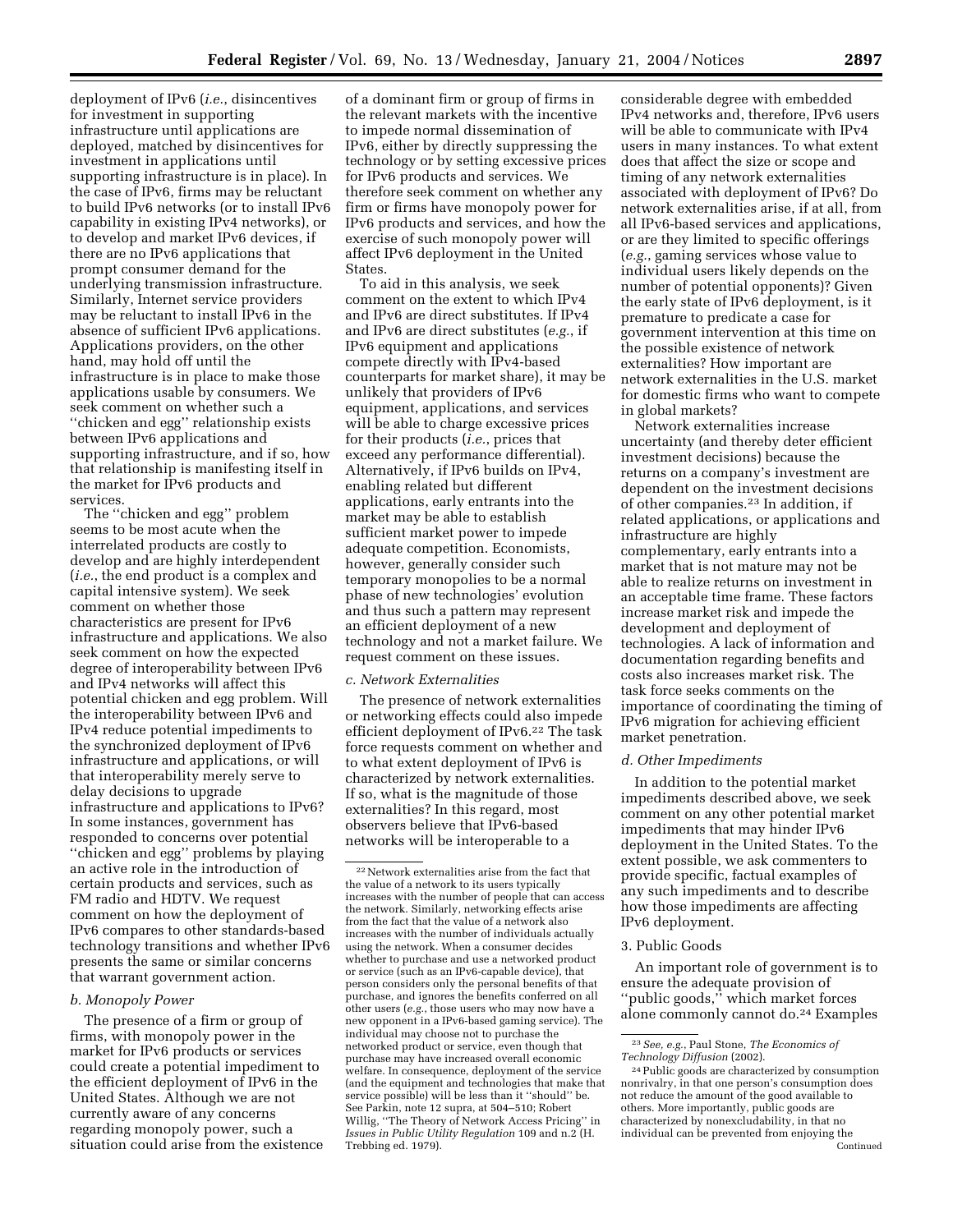of public goods include national defense, law enforcement and clean air. Infrastructures, to varying degrees, also have the characteristics of public goods. Because standards are by definition used collectively by competing and partnering economic agents, they have infrastructure characteristics. In this section, the task force seeks comment on the public good characteristics of IPv6 capable products and services.

#### *a. Security*

In section II.B above, we seek comment on the potential security benefits of IPv6. To the extent that commenters believe IPv6 may directly or indirectly facilitate improved IP security, we seek comment on whether security benefits from IPv6 exist that can significantly further the delivery of public goods. For example, could the deployment of IPv6 advance important national security, national defense, and law enforcement interests, which are commonly understood to be public goods? 25 We understand that certain features of IPv6 (*e.g.*, expanded address space, auto-configuration) could enable the military to provide soldiers with equipment that could improve command and control capabilities in the field. Improved auto-configuration could also enable first responders to establish vital communications systems in the event of disaster or national emergency. Does the furtherance of those and any other security-related interests require government action to speed the deployment of IPv6 in the United States? In responding to theses questions, interested parties should explain the specific security interests to be furthered and how they would be advanced by wide scale deployment of IPv6.

The task force also seeks comment on whether the private sector may fail to sufficiently implement IPsec or other security mechanisms, and whether government action to accelerate the deployment of IPv6 could aid private sector security efforts. For example, what conditions could hinder private sector efforts to fashion key management systems and trust mechanisms needed to implement IPsec in an IPv6 environment? To what extent would federal government intervention

be useful or necessary to overcome such obstructions?

### *b. National competitiveness*

Given other nations' announced commitments to IPv6, is U.S. government action to support domestic IPv6 warranted and appropriate in order to preserve the competitiveness of U.S. businesses internationally? In this regard, we understand that U.S. firms are currently major providers of IP equipment, services, and applications. We also understand that many have developed or are developing IPv6 capabilities for their products and services. We further understand that some U.S. firms appear to be selling equipment in many of the countries (*e.g.*, Korea, Japan, China) that ostensibly are most committed to IPv6 deployment. Given these understandings, we seek comment on how the competitiveness of U.S. equipment firms and service providers would be adversely affected by slower deployment of IPv6 domestically?

We also understand that use of IPv6 capable networks and applications may increase the efficiency of users of IPv6 infrastructure, potentially allowing them to produce and market their goods and services at lower cost or with higher quality—both domestically and in international markets. Thus, lagging deployment of IPv6 in the United States (with consequent loss of economies of scale and scope) could conceivably reduce the competitiveness of American firms in various export markets vis-à-vis companies from countries that have deployed IPv6 more aggressively. We request comment on this supposition and, particularly, on the nature and magnitude of the cost advantages that use of IPv6 (as opposed to IPv4) may confer on a company in a global market context.

### *B. Nature of Government Action*

In light of commenters' answers provided to the preceding questions, we now seek comment on the type of action or actions, if any, that the government should take regarding IPv6 deployment. Traditional government support for new technologies and technology infrastructures have included R&D support, incentives for investment in equipment, government procurement, and facilitation roles with respect to standards development and deployment. We emphasize that the list of government actions discussed below is not exhaustive, nor are such actions mutually exclusive. We therefore request that commenters provide specific details for any course(s) of

action they propose, together with the estimated costs of such action(s).

### 1. No Government Action

To the extent commenters believe the aforementioned trends and potential market conditions suggest a timely deployment of IPv6 in the U.S., one possible U.S. government action would be to let market forces guide the diffusion of IPv6 into existing and future markets. The task force requests comment on the appropriateness of this non-intervention approach. Commenters should address the potential costs to the U.S. economy if government inaction results in a domestic implementation of IPv6 that lags other industrialized nations.

#### 2. Options for Government Action

We discuss below specific actions that government could take to further deployment of IPv6. As noted above, the approaches discussed are not exhaustive, however, and interested parties are encouraged to identify and outline other potential avenues for government action. If the federal government should elect to spur deployment of IPv6 within the U.S. economy, we also request comments regarding how, when and in what form such action should take. What factors and market information should government consider in order to determine that the market-driven rate of IPv6 deployment in the U.S. is insufficient, thereby necessitating government intervention? Should government intervene early to stimulate deployment? Should it allow the market to drive deployment forward, and concentrate government efforts on assisting or encouraging those individuals and enterprises that are the slowest to adopt IPv6? To what extent, if at all, should the timing of government intervention differ with respect to private sector deployment of IPv6, as compared to its adoption by federal, state and local government?

### *a. Government as Information Resource*

Rather than actively promoting deployment of IPv6, the government could establish programs to assist public and private sector entities in making their deployment decisions. It could, for example, create an information clearinghouse that gathers and disseminates IPv6-related information among government agencies and interested private sector firms. Such information could include data concerning the potential benefits and costs of deploying IPv6, the purchasing decisions made by other public and private actors, and guidelines to aid

benefits provided by a public good. Nonexcludability creates the problem of ''free riders,'' who can enjoy the benefits of a public good without paying the costs of providing it. Moreover, the producer's inability to exact payment from free riders may prevent the producer from fully recovering costs. For these reasons, market forces alone tend to ''under produce'' public goods. *See* Parkin, note 12 *supra*, at 499–503.

<sup>25</sup>*See* Joseph Stiglitz, *Economics of the Public Sector* (1988).